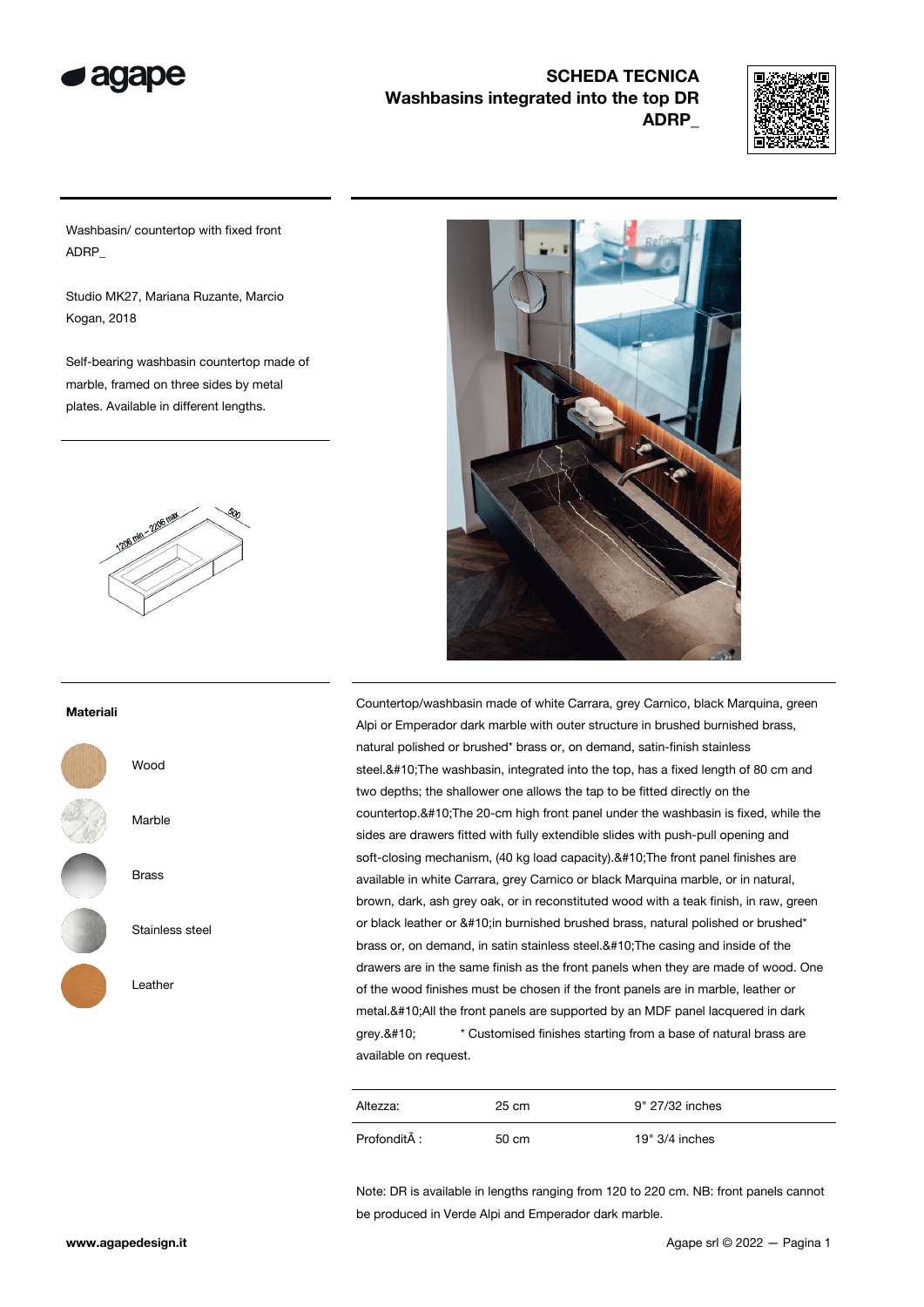



#### Main dimensions: for mounterd tap



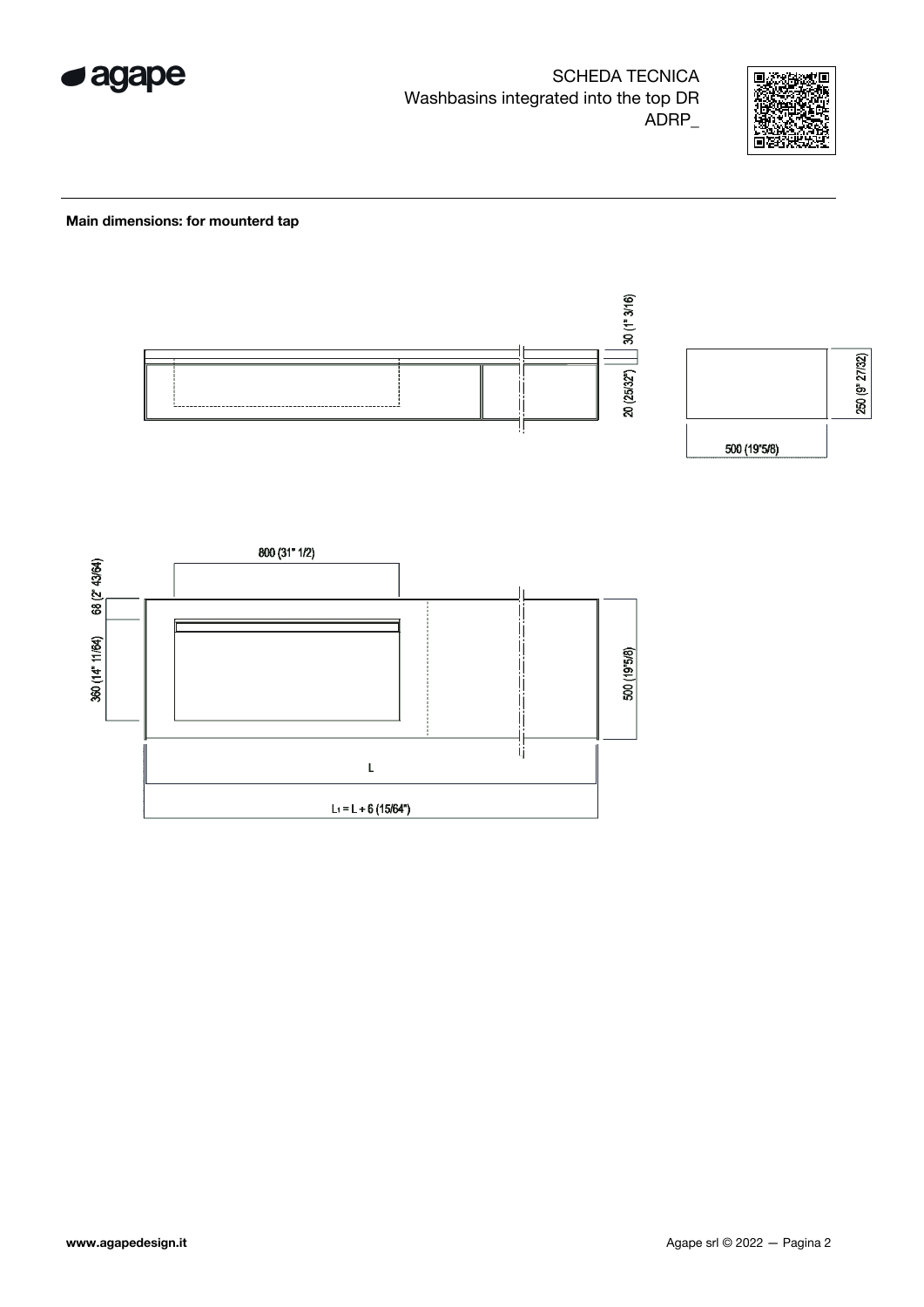



#### Main dimensions: for countertop tap



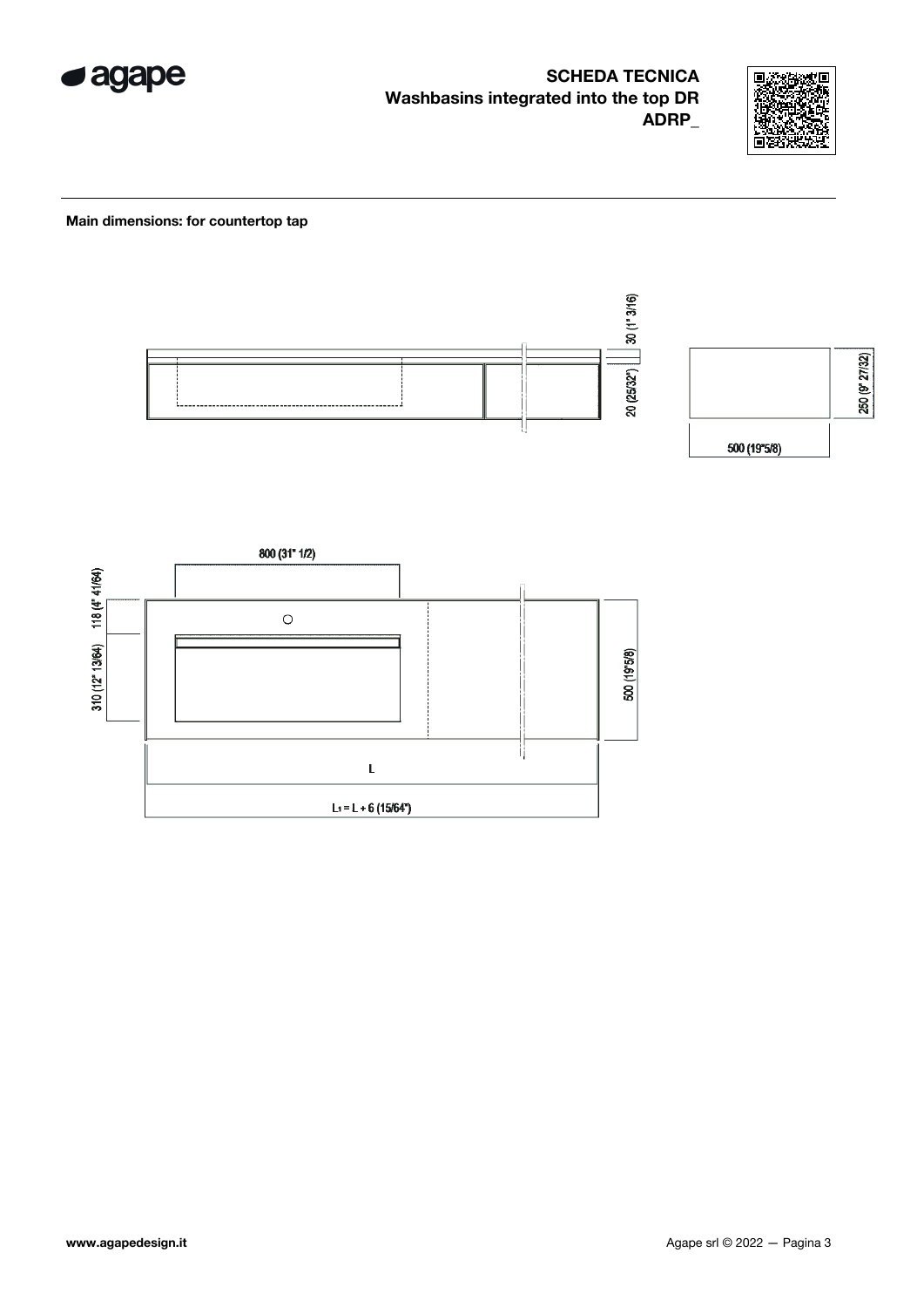



Installation notes



Scarico per sifone a bottiglia Drain for bottle trap

\*h.consigliata / advised h.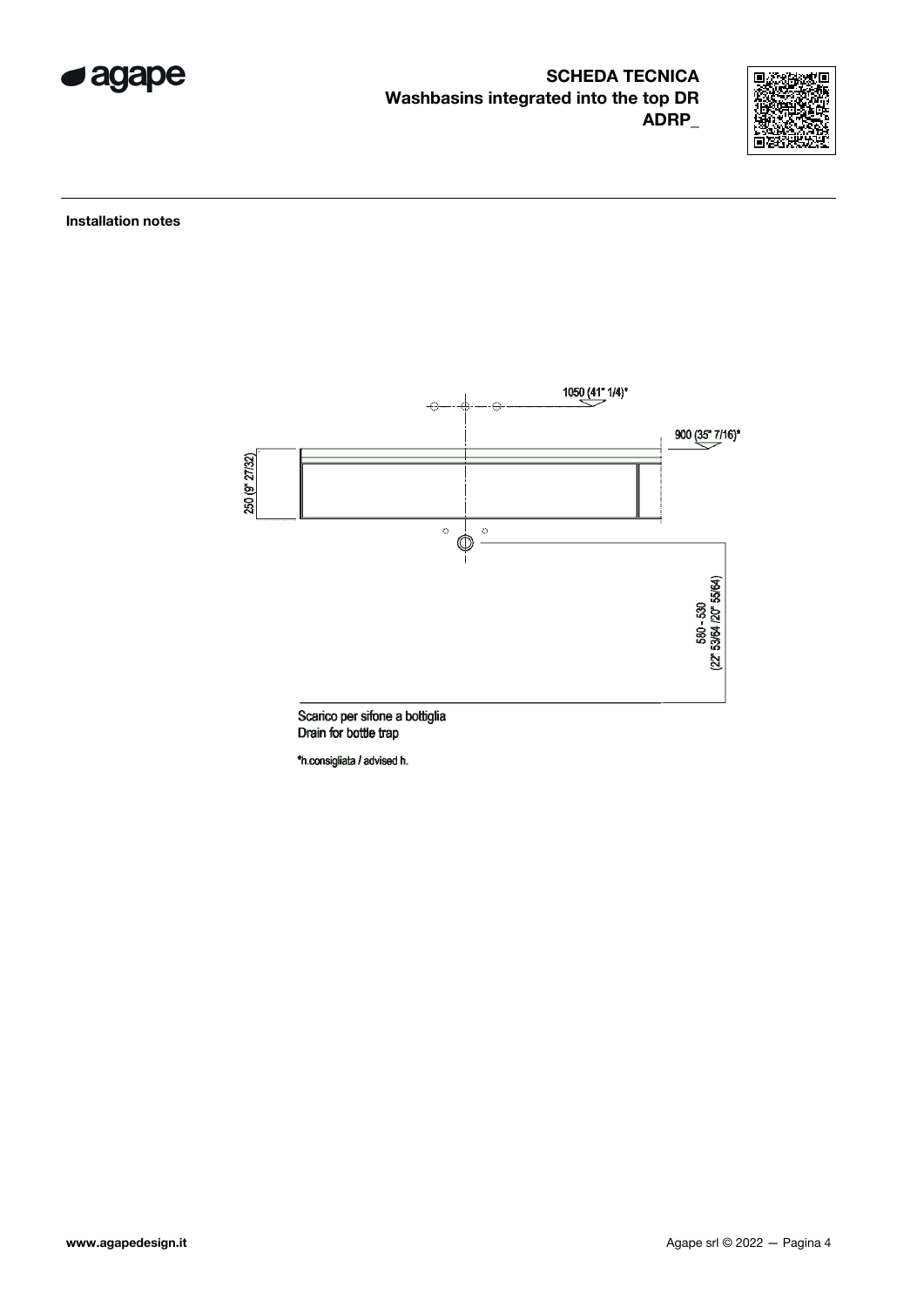



Installation notes



Scarico per sifone ad incasso<br>Drain for concealed waste trap (.PLA456 + AKIT0731) \*h.consigliata / advised h.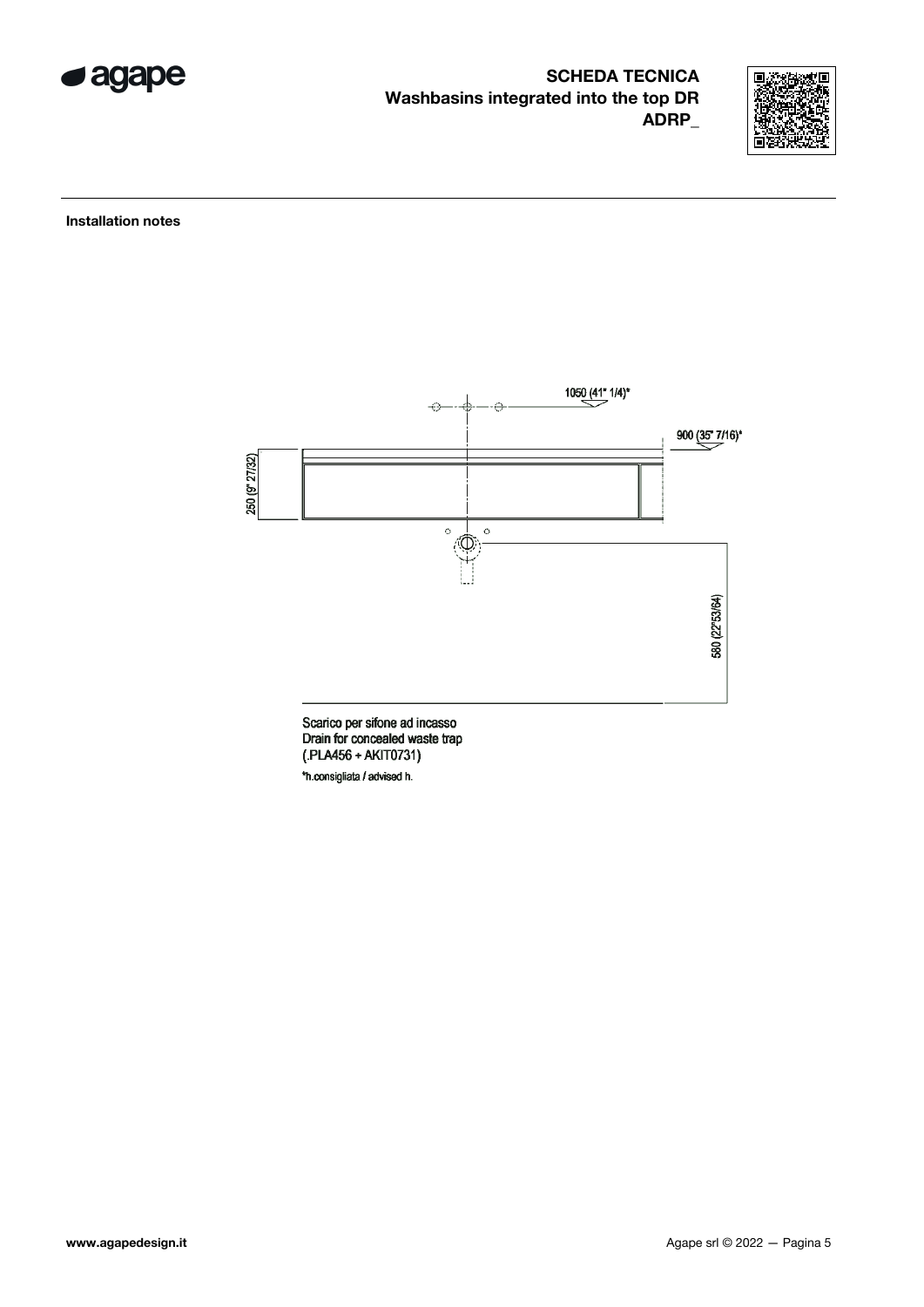



#### Positioning taps